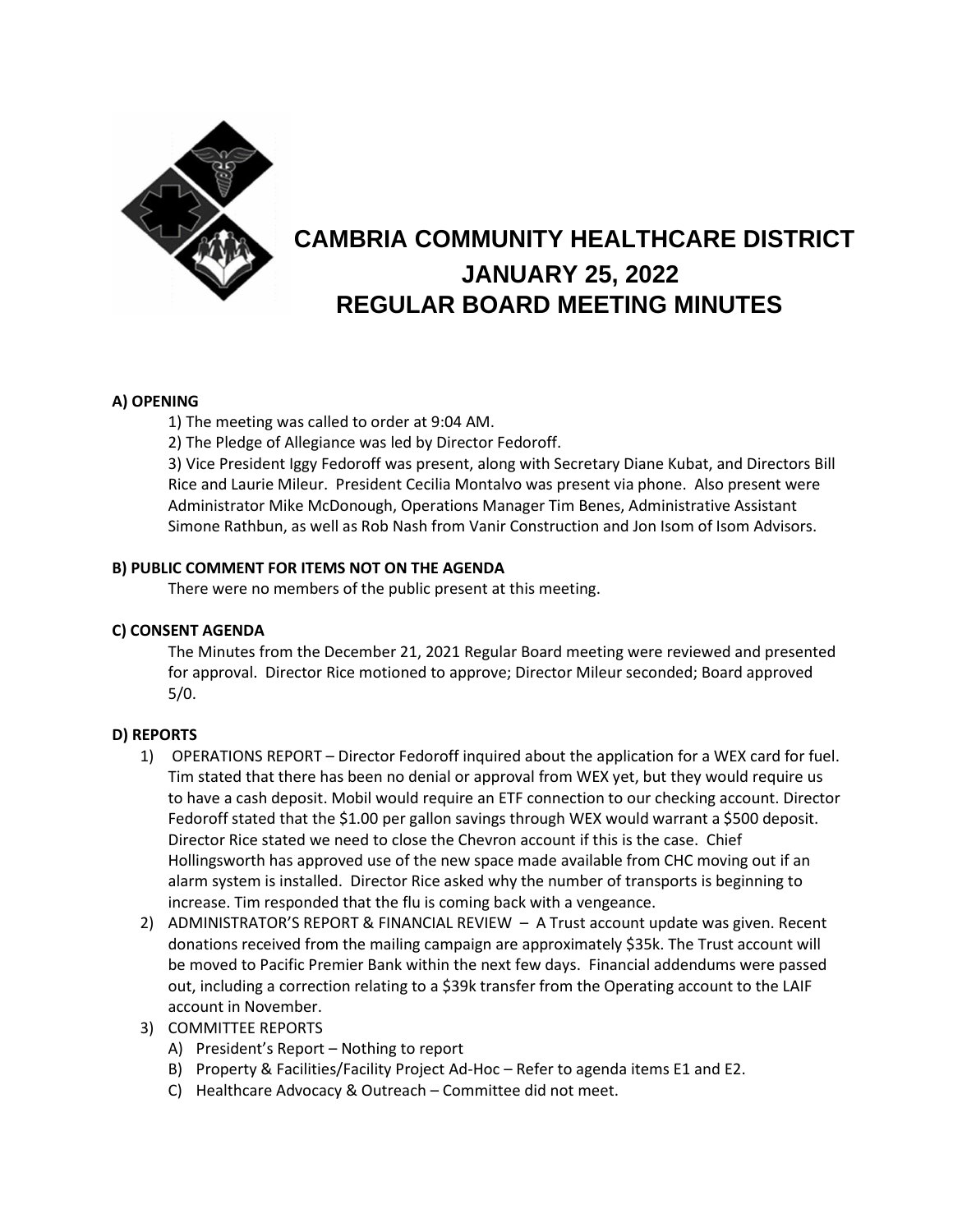- D) Finance The Committee did meet and reviewed and approved the mid-year budget, which is agenda item E3.
- E) Grants Committee did not meet.
- F) Staffing Ad-Hoc Committee did not meet.
- G) Trust Fund Marketing Ad-Hoc As previously mentioned by Mike, nearly \$35k in donations were received, ranging from \$10 to \$10,000. Director Fedoroff has asked Mike to send out a press release indicating that we are trying to raise funds for an ambulance, as we currently have one that is requiring a lot of service and maintenance. A new one would cost up to \$200k once fully equipped and we are trying to raise funds for this. We have another ambulance with over 100k miles that will need to be replaced in approximately 4 years. The community has made close to 140 separate donations, at a cost to the Trust of \$2800 for the mailing.

### **E) REGULAR BUSINESS**

1) Presentation by Vanir Construction: Pre-design Services Report – Rob Nash. Director Mileur acknowledged both Rob and Vanir for their hard work and dedication to the project, as well as Don Sather, Bruce Beery, Gary Moyer and the entire committee. Rob Nash stated that the current building is not compliant with current codes and regulations. The electrical system is in extremely poor condition, and other than fire extinguishers there is no fire protection. Replacement of the building is recommended above renovation.

Mr. Nash presented three conceptual plans for a new replacement facility with an ambulance garage. He also presented an estimated budget for the project which totals 8.5 million.

Director Fedoroff asked if there were any comments or questions from either the public or any of the Director's. Director Rice inquired about the existing debris wall. A low 3 foot retaining wall is recommended as a solution to the existing debris wall. All structures would be 15 feet from the bottom of the hill. Director Rice then inquired as to why the design includes both a diesel generator, and a battery backup system. Mr. Nash stated that there is a lack of clarity about the revised energy code so this is a conservative assumption.

After the presentation Director Fedoroff suggested that any decision about the new facility be tabled until after Jon Isom's presentation.

2) Presentation by Jon Isom, Municipal Advisor, of Isom Advisors. Mr. Isom stated that an \$8 million bond would cost the taxpayers approximately \$11.00 per year, per \$100k of assessed property value, for standard construction, and \$9.25 per year for modular construction. The steps were then presented to explore the feasibility of a bond.

Director Fedoroff entertained a motion for the Board to accept the traditional build method proposed by Vanir, and further to engage Isom Advisors to be our municipal bond advisor for this project, and to go forward with the community survey. Director Mileur suggested that we get the community survey results before we decide on a traditional or modular build; as well as getting community's perspective on a new facility. President Montalvo and Director Fedoroff stated that Jon Isom should have a methodology asking that question so that the voters would understand, and educate them about the bond. Director Fedoroff then modified the motion to authorize the Administrator to enter into contract with Isom Advisors and authorize expenditure not to exceed \$10,000 for a community survey, to be done during the month of February; President Montalvo seconded, Board approved 5/0.